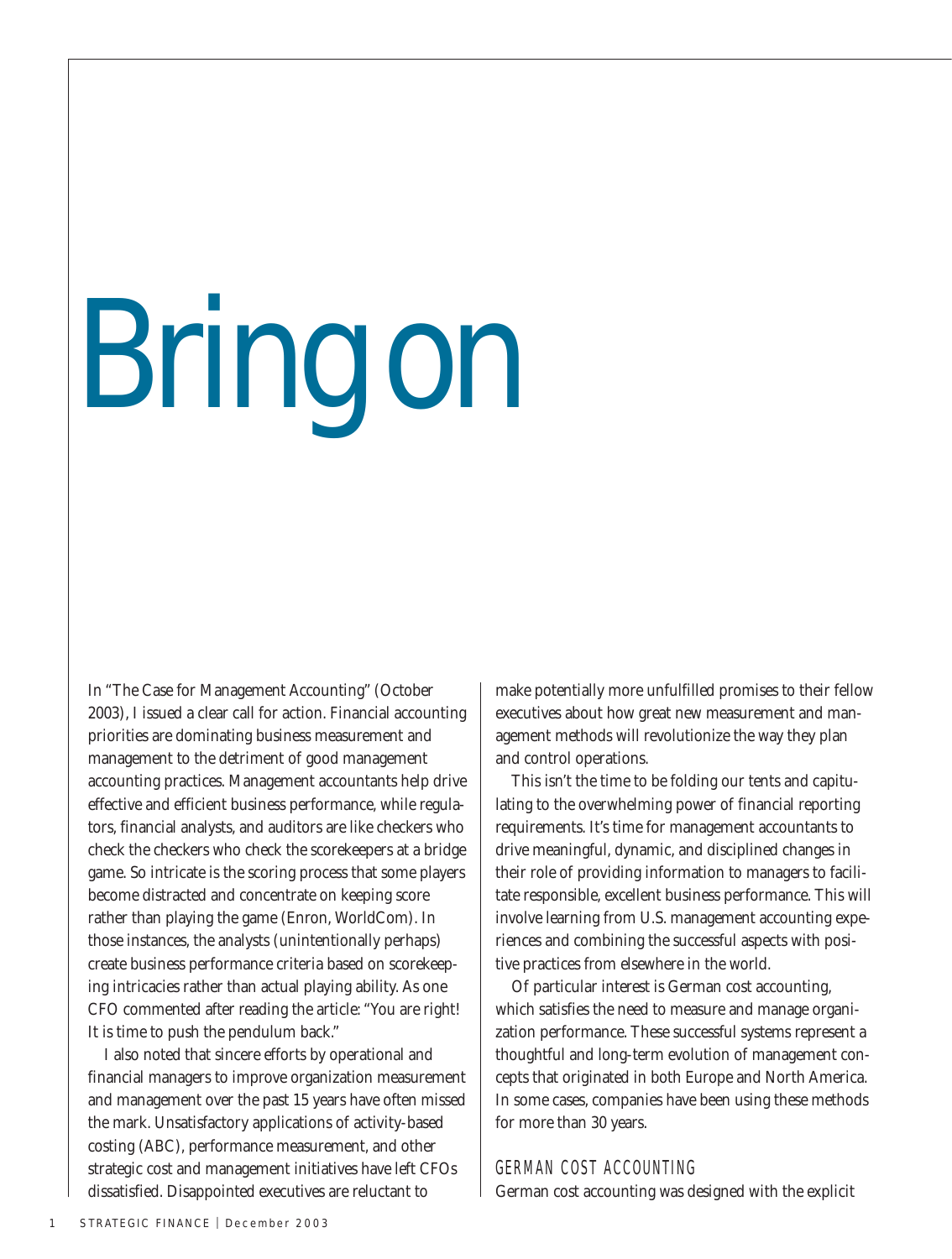#### Accounting

German Cost 2001 COUNTERPARTS SUCCESSFULLY MEASURE AND MANAGE ORGANIZATION PERFORMANCE IN ORDER TO RESOLVE LIMITATIONS IN NORTH AMERICAN PRACTICES.

BY PAUL A. SHARMAN, ACMA

objective of supporting management decision making about which products or services to offer, how to price them, and how to plan and control operations. In fact, in many organizations in Germany and German-speaking countries, there's a clear organizational distinction between the department responsible for financial accounting and the one responsible for "controlling."

German cost accounting systems developed in response to a financial accounting system that was highly defined by government reporting requirements but wasn't especially helpful to managers in supplying information needed to manage the business. Shortly after World War II, H.G. Plaut developed a new form of cost accounting called Grenzplankostenrechnung (GPK in English), which may be translated as Flexible Analytic Cost Planning and Accounting, sometimes referred to as flexible standard costing. Plaut and his consulting company deployed the technique to many manufacturing companies in Germany and German-speaking countries as well as to a number of significant service organizations including banks and the postal system. Prof. Dr. Wolfgang Kilger was influential in developing the theory of GPK, and Prof. Dr. Paul Riebel created a highly sophisticated contribution margin accounting method called Einzelkosten und Deckungsbeitragsrechnung as a competing model.

Both models are integrated in modern German cost accounting systems. Indeed, the resulting GPK methodology has become the standard for cost accounting in Germany. The primary German cost accounting textbook, which features GPK, was published by Gabler in 1961. Titled *Flexible Plankostenrechnung und Deckungsbeitragsrechnung*, it was written by Wolfgang Kilger. It is now in its 11th edition, which was edited by Jochen Pampel and Kurt Vikas. Other initiatives in Germany apart from GPK have also influenced management accounting practices. Activity-based costing has recently been incorporated as an extension or sophistication of GPK. In Germany, ABC is called Prozesskostenrechnung (PK). Later I'll describe how GPK and PK work together.

GPK has major defining characteristics that make it substantially different from U.S. standard costing. U.S. standard costing, as it applies to manufacturing, usually includes direct material and labor to which is added an allocation for manufacturing overhead consisting of plant facilities, production-related staff, and depreciation of machinery. Most organizations allocate overhead with the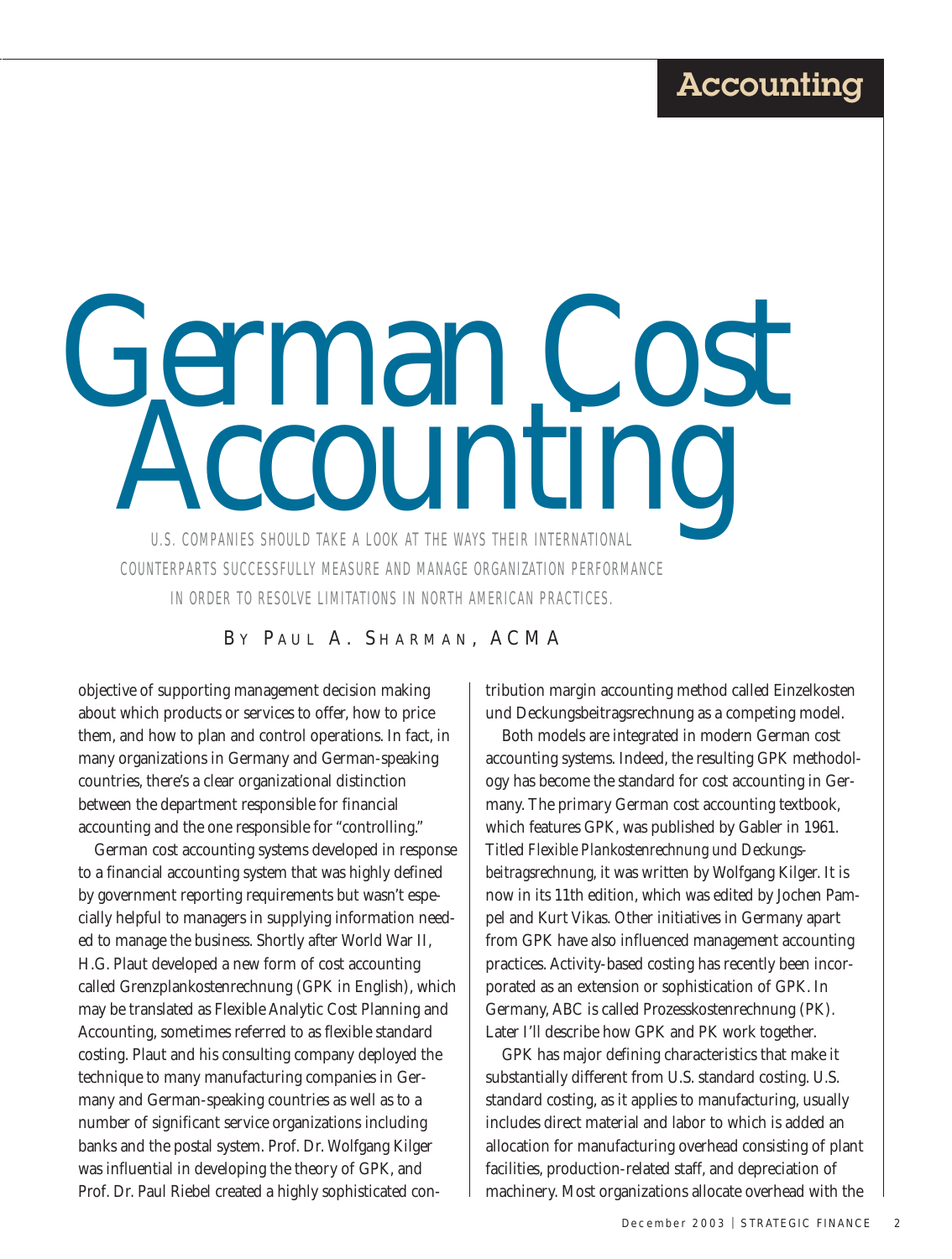intention of fully recovering all costs. This isn't the case with GPK, which is more closely related to marginal costing but with characteristics of ABC as it relates to manufacturing and its support departments. GPK cost-center configuration closely resembles the level of detail found in activity centers in ABC but with the important distinction that the resulting cost pools have a resourcecentric view.

GPK is most effective in manufacturing and service organizations that are highly routinized and repetitive. A key

aspect is the way in which cost centers are defined. Companies using GPK tend to have a relatively larger number of cost centers than most companies in the U.S. do in order to establish a robust cause-and-effect relationship between the resources consumed and an appropriate cost driver.

#### ABOUT COST CENTERS

For a cost center to be defined:

- 1. Costs must be separable—they must be specific to the output being produced in the cost center.
- 2. The output produced must be repetitive.
- 3. The output must be the responsibility of an individual manager. A cost center may have only one manager, but one manager may manage more than one cost center.
- 4. Cost center size should be manageable.
- 5. Costs/technology/resource type/work performed must be similar.
- 6. Cost assignment drivers must be quantifiable and able to be planned.
- 7. The center must be either primary or support. Support for a primary cost center is one that performs work directly contributing to the manufacture of the product or performance of the service for a customer (e.g., packing items for shipment).

In GPK, cost centers have tended to be designed so that each center revolves around a single "activity" where each department has only one cost driver, such as number of tests performed by the quality-test cost center. In essence, activity-specific cost centers accomplish the same thing as ABC attempts to do in organizations where cost centers are defined by organizational/responsibility grouping. In GPK a single manager may have multiple cost centers reporting to them, but in ABC a manager will manage a

#### Table 1: **Annual Budget for Quality-Testing Cost Center**

| Cost Type                     | <b>Unit of Measure</b> | Fixed \$ | Variable \$ | Total \$ |
|-------------------------------|------------------------|----------|-------------|----------|
| <b>Salaries</b>               | # Tests Performed      | 85,000   | 415,000     | 500,000  |
| <b>Benefits</b>               |                        | 25,500   | 124,500     | 150,000  |
| Tooling                       |                        |          | 50,000      | 50,000   |
| <b>Equipment Depreciation</b> |                        | 50,000   |             | 50,000   |
| <b>Floor Space</b>            |                        | 25,000   |             | 25,000   |
| Electricity                   |                        |          | 15,000      | 15,000   |
| Total                         |                        | 185,500  | 604,500     | 790,000  |
| Quantity/Cost per Unit        | 52,500                 |          | 11.514      |          |

cost center that produces multiple activities. In ABC the cost-center expenses have to be distributed to activities. What this accomplishes in GPK but not ABC is to create activity/cost-center entities within the cost accounting/ management system and therefore the budgeting and reporting systems.

Advances in German cost accounting software make it feasible to leave cost centers consolidated and to have multiple subordinate cost pools, each with an individual assignment driver. When subordinate cost pools and drivers are used, it's necessary to analyze costs by resource output/driver type within the cost center, almost as if there were a number of separate cost centers within the cost center. Here the architecture begins to resemble a typical ABC system, although the premise for arriving at the solution is one that starts from a resource-centric approach.

Another key aspect of the cost-center concept is the intent to use the device to influence human behavior. Cost is a function of the resources consumed to produce output where cost per unit of output (driver) and total volume requirements are critical considerations in developing an annual budget. Each year cost-center managers use previous-period actual costs modified for any anticipated changes in cost components—e.g., increase in prices or introduction of new equipment—as the basis for calculating the budget.

Also important is the way in which costs are examined and determined to be either fixed or variable depending on the output quantity of the chosen cost driver. Variable cost is defined as being variable to the units of output of the cost-center activity, not the total quantity of final products produced as in most organizations' traditional cost allocation systems (see Table 1).

Variable costs are reassigned to primary departments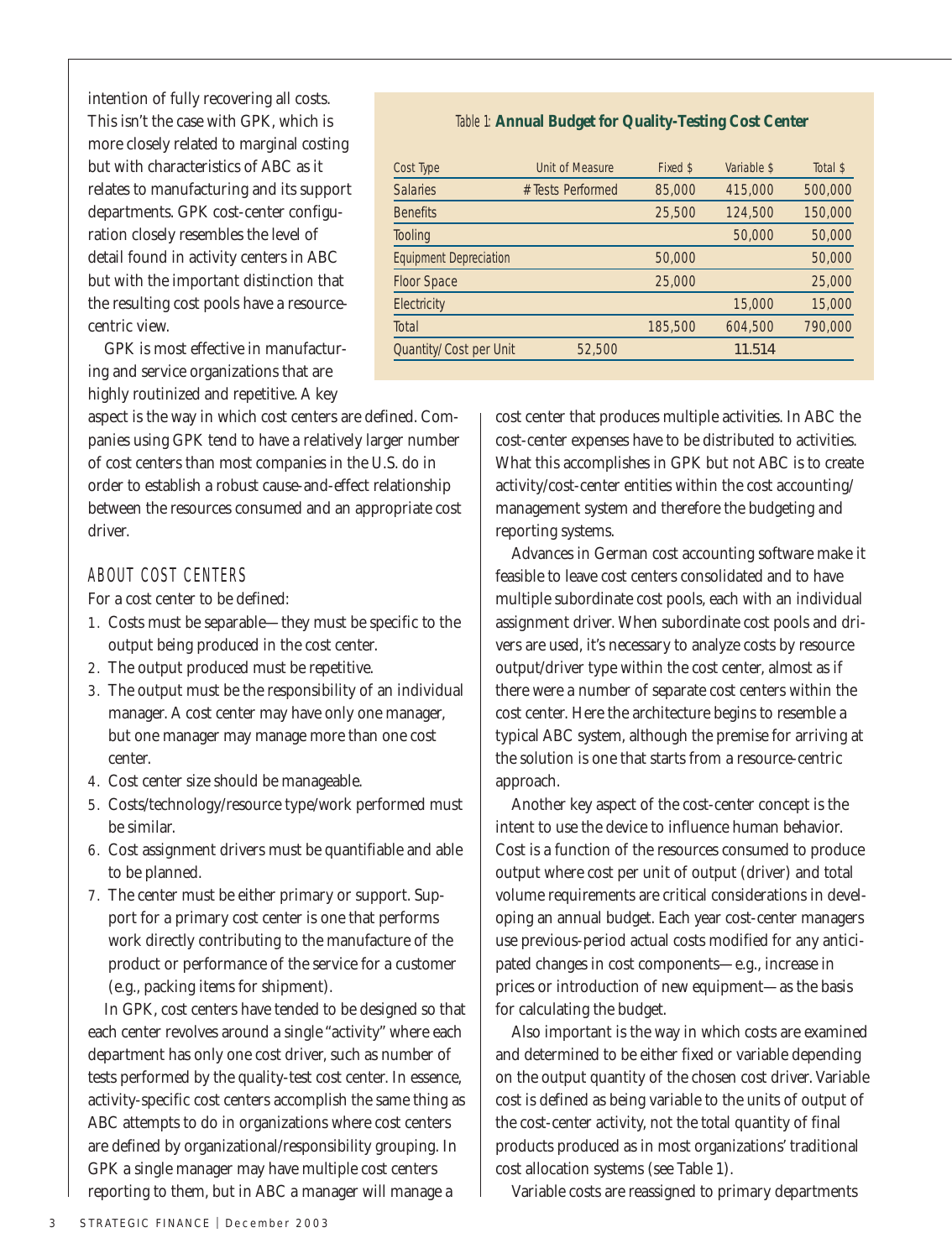#### Table 2: **Distribution of Support Department Budget Expenses**

| <b>Primary Cost Center</b> | <b>Annual Quality</b><br><b>Test Requirements</b> | % of Total<br>Number of Tests<br>(for distribution of fixed costs) |
|----------------------------|---------------------------------------------------|--------------------------------------------------------------------|
| Machine Center $# 1$       | 14,500                                            | 27.6%                                                              |
| Machine Center $# 2$       | 23,000                                            | 43.8%                                                              |
| Assembly Center # 3        | 15,000                                            | 28.6%                                                              |
| Total                      | 52,500                                            | 100.0%                                                             |

#### Table 3: **Transferred-in Budget from Support Department**

| <b>Fixed Cost</b><br>Assigned \$ | <b>Variable Costs</b><br>Assigned \$ | Total \$ |
|----------------------------------|--------------------------------------|----------|
| 51,198                           | 166,957                              | 218,155  |
| 81.249                           | 264,829                              | 346,078  |
| 53,053                           | 172,714                              | 225,767  |
| 185,500                          | 604,500                              | 790,000  |
|                                  |                                      |          |

from support departments based on the units consumed at the budgeted rate of \$11.514 per test for each quality test performed. Fixed costs are distributed as a distinct and separate component based on the proportion of planned/budgeted total tests (see Table 2). Care is taken to base assignments on the principle of causality.

Annual budgets for each cost center include costs of support department budgets. For example, costs for the quality-test department are distributed according to the quantities planned (see Table 3).

Each primary cost center will add the assigned-in costs from support cost centers to their own costs while maintaining the distinction of fixed and variable. In the example in Table 4, the consumption of quality test by the

machine center of 14,500 is assumed to be 100% variable (relative to number of machine hours), or the nature of cost would change when consumed; i.e., it would become fixed.

Each month, budgeted variable costs are flexed to reflect actual quantities of units produced (Table 4). The adjusted variable cost becomes what is known as authorized or target costs (not to be confused with Japanese target costing for new product introduction). Costcenter managers are expected to manage costs to ensure spending is equal to the sum of target costs plus budgeted fixed costs. In this way GPK encourages spending performance to be as realistic as possible. Variances are analyzed and

actions taken to correct whatever problem caused the overspending or to adjust assumptions in budget calculations.

Interestingly, because volume-variable cost components are flexed to give consideration to actual quantity produced, analysis of volume variances becomes more refined in order to address actual operating rates of consumption. Price and resource quantity variances are also

highly influential and are reported individually although the cost center manager may not personally be responsible for purchase price variance. GPK, therefore, makes sure that there's a constant balancing of cost to units of output. Managers are expected to monitor spending and volume of output during each month and reduce or increase resource availability and spending accordingly.

#### PRODUCTION AND WORK ORDERS

The same methodologies used in cost centers are also applied to production-order or work-order costing. Each order absorbs direct costs—such as materials—plus costs from cost centers—such as machine hours consumed. The variance calculations performed on the cost center are also performed on the order, and differences are passed into the contribution margins for the product. Variance analysis is oriented more toward operations than traditional U.S. cost-allocation systems are, but it's this mechanism that creates accountability and drives human behavior to be as efficient as possible.

GPK employs a different practice from the traditional cost allocation of equipment cost to products. Total cost of equipment includes depreciation and support costs such as maintenance, energy, and floor space. In tradi-

|                                            | Table 4: Primary Cost Center "Machine Center #1": Budget |          |             |          |
|--------------------------------------------|----------------------------------------------------------|----------|-------------|----------|
| Cost Type                                  | Unit of Measure                                          | Fixed \$ | Variable \$ | Total \$ |
| <b>Salaries</b>                            | #Machine hours                                           | 139,000  | 325,000     | 464,000  |
| <b>Benefits</b>                            |                                                          | 41,700   | 97,500      | 139,200  |
| Tooling                                    |                                                          |          | 70,000      | 70,000   |
| Equipment<br>Depreciation                  |                                                          | 200,000  |             | 200,000  |
| <b>Floor Space</b>                         |                                                          | 50,000   |             | 50,000   |
| Electricity                                |                                                          |          | 55,000      | 55,000   |
| <b>Assigned Costs</b><br>from Quality Test |                                                          | 51,198   | 166,957     | 218,155  |
| Total                                      |                                                          | 481.898  | 714,457     | 996,355  |
| Quantity/Cost per Unit                     | 25,000                                                   |          | 28.58       |          |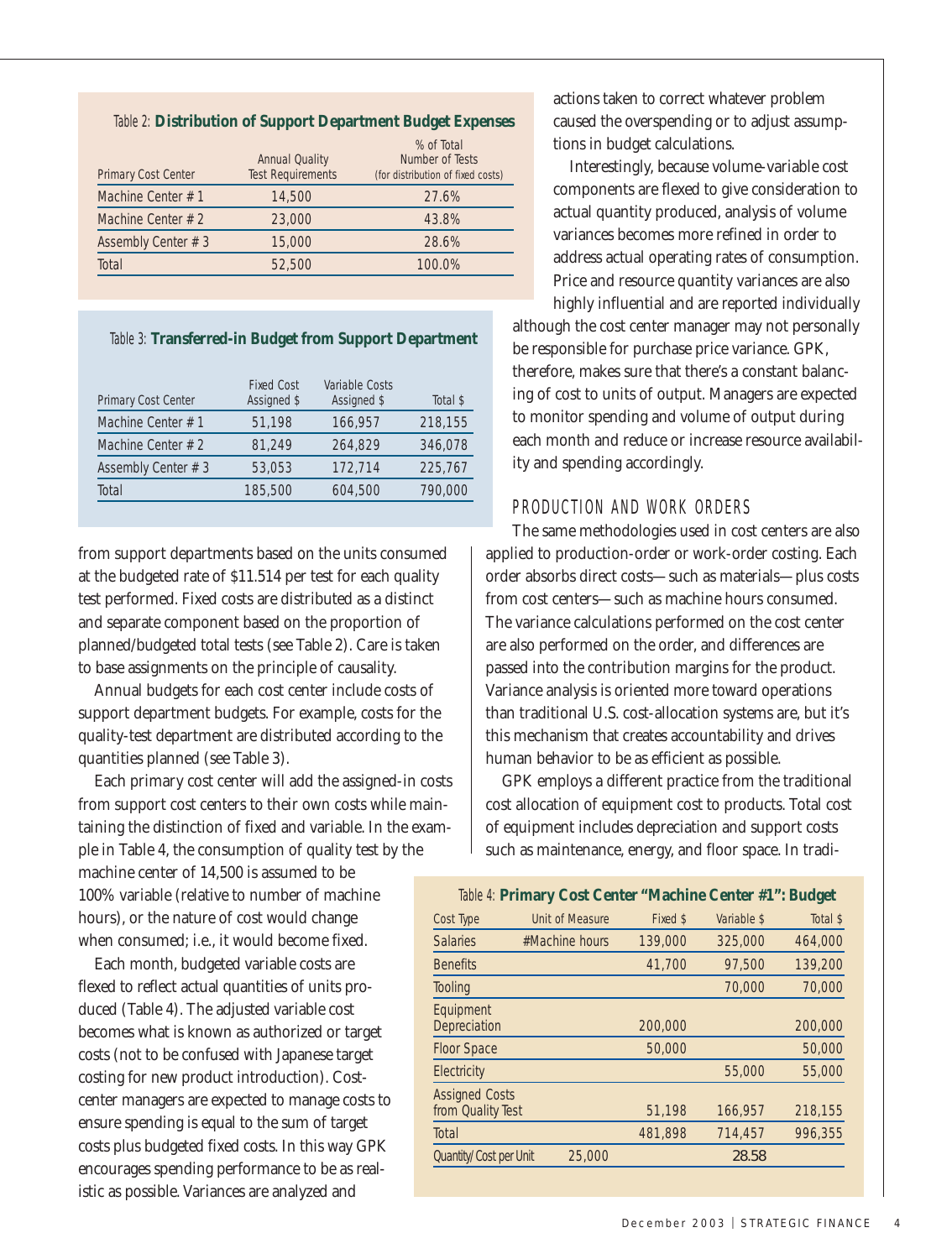| Cost Type                        | Unit of Measure | Fixed \$ | Target \$ | Total \$ | Actual<br>Spending \$ | Spending<br>Variance \$ |
|----------------------------------|-----------------|----------|-----------|----------|-----------------------|-------------------------|
| <b>Salaries</b>                  | # Machine Hours | 11,582   | 19,500    | 31,083   | 32,505                | 1,422                   |
| <b>Benefits</b>                  |                 | 3,475    | 5,850     | 9,325    | 9,103                 | $-202$                  |
| Tooling                          |                 |          | 4,200     | 4,200    | 4,331                 | 131                     |
| <b>Equipment Depreciation</b>    |                 | 16,667   |           | 16,667   | 16.667                | $\theta$                |
| Floor Space                      |                 | 4,167    |           | 4,167    | 4,167                 | $\overline{0}$          |
| Electricity                      |                 |          | 3,300     | 3,300    | 3,400                 | 100                     |
| Assigned Costs from Quality Test |                 | 4.267    | 10,017    | 14,284   | 14,221                | $-63$                   |
| Total                            |                 | 40,158   | 42.867    | 83,026   | 84,394                | 1,368                   |
| Quantity/Cost per Unit           | 1,500           |          | 28.58     |          |                       |                         |

#### Table 5: **Primary Cost Center "Machine Center #1" Actual Month 5**

tional cost allocation, most U.S. organizations divide total equipment cost by a volume-variable denominator, such as number of labor hours or number of machine hours budgeted. Budgeted hours are relative to planned output for the period and are used to assign the entire cost "fairly" to products whether the full capacity of the equipment was utilized or not.

Under traditional cost allocation, cost per denominator hour fluctuates from one year to the next depending on the change in production volume. GPK principles for equipment cost assignment are based on normalized capacity where the denominator is the same in all years. Normalized production is premised on the lesser of either the manufacturer's rated capacity (usually adjusted to 85%) or the market level assumed when justifying acquisition of the equipment. If production volume demand is less than full capacity utilization in any year, then there's an unabsorbed or unapplied cost in the profit-and-loss calculation that isn't allocated to products.

GPK represents a good example of cost-pull assignment (vs. typical cost-push applications of ABC). In a cost-pull system, cost assignment begins with output quantity, and costs are assigned on the basis of predetermined unit quantities of demand. Each cost center passes back its requirements until the support department's output requirements are determined and resource requirement and costs calculated. Actual quantities required from primary cost centers are used to calculate demand on support cost centers to impact their variable costs in order to determine how much cost should be authorized (target cost). In a cost-push system, cost allocations are a function of historical levels of spending, and costs are simply passed from support departments to primary departments without giving consideration to whether

resources were actually consumed by the receiving department. In other words, the cost is forced down to products.

Note that target spending by cost component, represented by the variable rate of \$28.58 (Table 5), remains the same in target cost in exactly the same proportions as in the budget. Fixed cost in Table 5 is equal to 1/12 of the annual budget. Target cost is equal to budget variable cost rate multiplied by the actual quantity of the unit of measure (# of Machine Hours) in the period. All spending variances are the responsibility of the originating department, so each cost-center manager is responsible for managing only the expenses that he/she controls.

To calculate the cost of products, each product is assigned the cost of direct materials and labor consumed plus cost-center costs based on the number of units of "variable" costs consumed. These costs represent a marginal costing view, the purpose of which is to satisfy the information needs of managers to support strategic decision making about what products or services to offer and at what price to sell them. Typically, you wouldn't apply other cost centers such as Administrative, Human Resources, and Sales and Marketing to primary outputs when calculating product or service costs. These costs are addressed in aggregate in the P&L below operating margin.

#### ANALYSIS IS CRUCIAL

Analysis is a critical aspect of GPK. It promotes good management accounting practices and cost transparency, which help managers make informed decisions. Profitability analysis is accomplished by developing "layered" and grouped profit-and-loss statements for each product, product group, and the entire organization (see Table 6). The layers represent different levels of information. For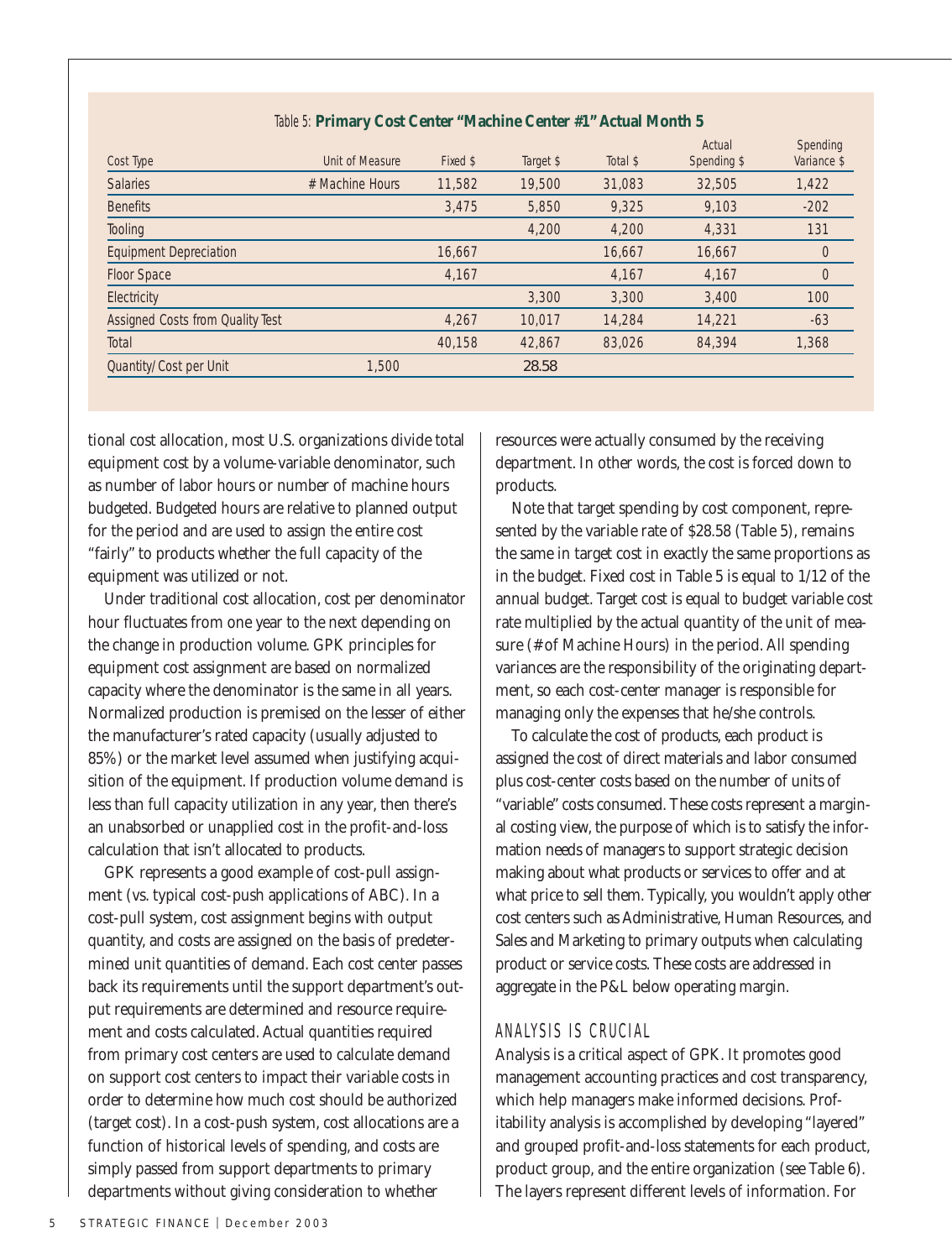#### Table 6: **GPK Profit and Loss**

|                                    |                  |                  | PRODUCT GROUP 1  |                                          |                  | PRODUCT GROUP 2  |                  |           |                               |                         |              |
|------------------------------------|------------------|------------------|------------------|------------------------------------------|------------------|------------------|------------------|-----------|-------------------------------|-------------------------|--------------|
| <b>Layer Description</b>           | <b>Product 1</b> | <b>Product 2</b> | <b>Product 3</b> | Group <sub>1</sub><br><b>Other Costs</b> | Group 1<br>Total | <b>Product 4</b> | <b>Product 5</b> | Product 6 | Group 2<br><b>Other Costs</b> | Group 2<br><b>Total</b> | <b>Total</b> |
| Revenue                            | 100              | 200              | 300              |                                          | 600              | 400              | 500              | 600       |                               | 1,500                   | 2,100        |
| <b>Direct Material</b>             | 20               | 47               | 55               |                                          | 122              | 75               | 100              | 130       |                               | 305                     | 427          |
| Direct Labor                       | 10               | 22               | 40               |                                          | 72               | 35               | 51               | 67        |                               | 153                     | 225          |
| Variable Indirect Cost             | 8                | 15               | 25               |                                          | 48               | 43               | 60               | 80        |                               | 183                     | 231          |
| 1a Marginal Contribution           | 62               | 116              | 180              |                                          | 358              | 247              | 289              | 323       |                               | 859                     | 1,217        |
|                                    |                  |                  |                  |                                          |                  |                  |                  |           |                               |                         |              |
| Cost of Equipment                  | 5                | 11               | 14               | 20                                       | 50               | 22               | 27               | 33        | 112                           | 194                     | 244          |
| Imputed Interest on Capital        |                  | $\mathbf{1}$     | $\mathbf{1}$     | 5                                        | 7                | $\overline{2}$   | 3                | 3         | 10                            | 18                      | 25           |
| 1b Product Contribution            | 57               | 104              | 165              | $-25$                                    | 301              | 223              | 259              | 287       | $-122$                        | 647                     | 948          |
|                                    |                  |                  |                  |                                          |                  |                  |                  |           |                               |                         |              |
| Distribution/Logistics             |                  |                  |                  | 60                                       | 60               |                  |                  |           | 125                           | 125                     | 185          |
| <b>Selling Expenses</b>            |                  |                  |                  | 75                                       | 75               |                  |                  |           | 125                           | 125                     | 200          |
| <b>Customer Contribution</b><br>2  |                  |                  |                  | $-135$                                   | 166              |                  |                  |           | $-250$                        | 397                     | 563          |
|                                    |                  |                  |                  |                                          |                  |                  |                  |           |                               |                         |              |
| <b>Fixed Costs</b>                 |                  |                  |                  | 40                                       | 40               |                  |                  |           | 60                            | 60                      | 100          |
| <b>Marketing Expense</b>           |                  |                  |                  | 10                                       | 10               |                  |                  |           | 37                            | 37                      | 47           |
| Research & Development             |                  |                  |                  | 100                                      | 100              |                  |                  |           | 50                            | 50                      | 150          |
| <b>Operating Contribution</b><br>3 |                  |                  |                  | $-150$                                   | 16               |                  |                  |           | $-147$                        | 250                     | 266          |
|                                    |                  |                  |                  |                                          |                  |                  |                  |           |                               |                         |              |
| <b>Other Costs</b>                 |                  |                  |                  | 10                                       | 10               |                  |                  |           | 15                            | 15                      | 25           |
| <b>Net Contribution</b><br>4       |                  |                  |                  | $-160$                                   | 6                |                  |                  |           | $-162$                        | 235                     | 241          |
|                                    |                  |                  |                  |                                          |                  |                  |                  |           |                               |                         |              |

example, the first layer includes revenue from which direct and variable costs are deducted. The resulting contribution margin is referred to as "Contribution Margin Level 1." Consequent layers can be defined by each organization using GPK, but it's common to have cost of capital equipment consumed deducted from Contribution Margin Level 1 in order to develop some idea of primary resources consumed by an individual product/service and in aggregate. This calculation would yield Contribution Margin 1b. Contribution level 1a/b is the only point at which cost information can be or is assigned to individual products and services. Contribution Margin Level 3 would represent manufacturing/operations margin by deducting fixed costs related to primary and support cost centers as a total. Fixed costs aren't allocated to products.

In addition to being layered, GPK P&Ls are segmented into product groups. Product groups are assigned the cost of dedicated resources so that managers can see the marginal cost for each product and then total financial performance for each group.

As the primary objective of GPK is to present decision makers with an understanding of the effective cost of

operations rather than simply satisfy financial reporting ideology, a number of adjustments are made to cost data. For example, it's quite common in GPK to include cost of depreciation in calculating Contribution Margin Level 1b based on the replacement value of assets rather than the book value of depreciation. Also, Contribution Margin Level 3 might represent profitability after deducting the cost of any amortized research and development or imputed cost of interest on assets employed. These adjustments plus a backflush adjustment for overhead allocation represent the major reconciling items for financial reporting.

#### ARE CHANGES ON THE WAY?

Although many companies in Germany and Germanspeaking countries have used GPK for as long as 30 years, they have considered some changes. As ABC was developing in other parts of the world, German specialists, Prof. Dr. Peter Horvath, in particular, were considering what the implications would be on GPK. After much debate, they agreed that the two methods—GPK and ABC—were complementary. The result was the application of ABC to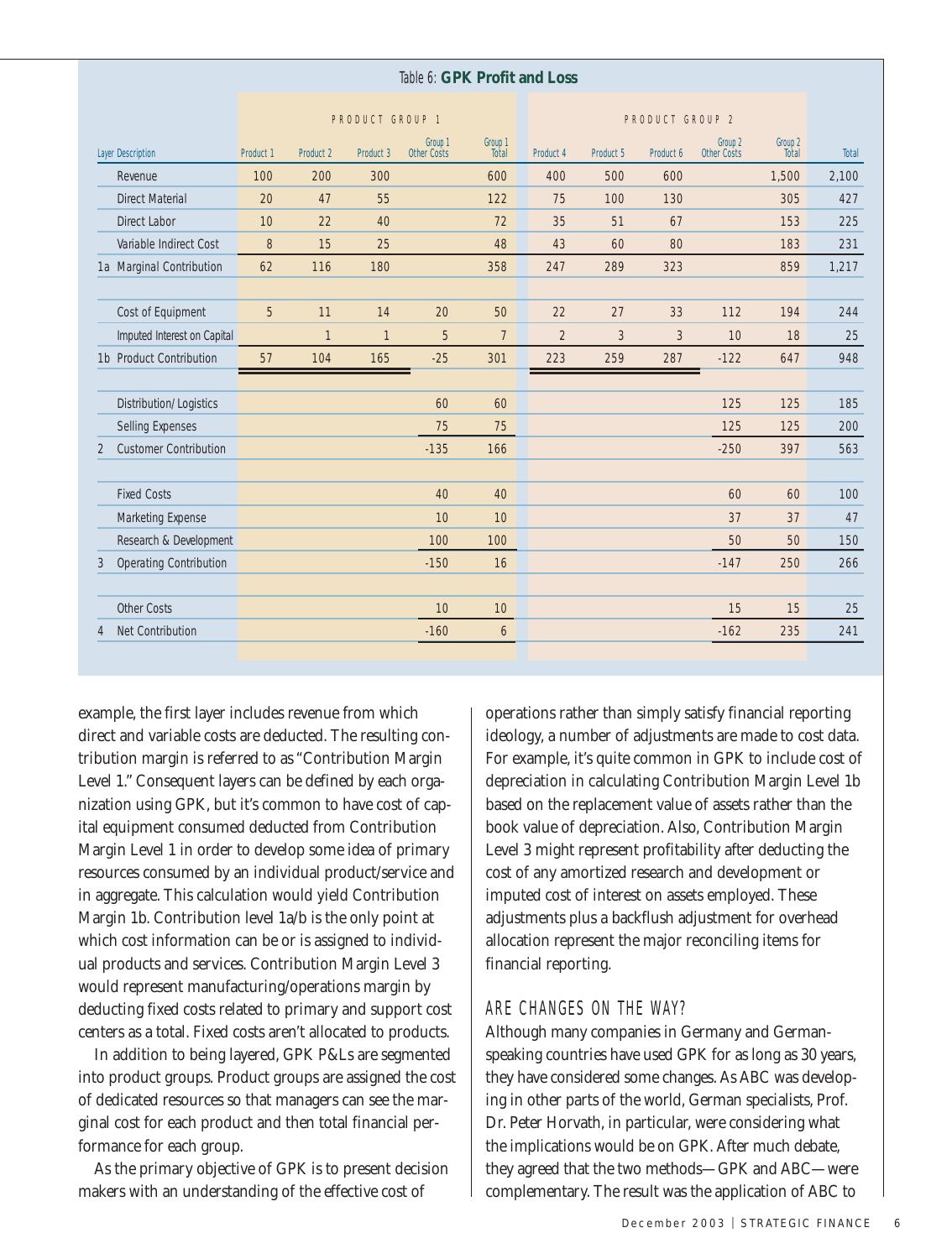## Objectives of Management Accounting

If managers are primarily responsible for making decisions, planning, and controlling operations, then management accountants are there to support them. According to the International Federation of Accountants (IFAC), management accounting is the part of the management process that is focused on organizational resource use—managerial processes and technologies that are designed to add value to organizations by attaining the effective use of resources in dynamic and competitive contexts. Management accounting is an integral part of the management process and distinctly adds value by continuously probing whether resources are used effectively by organizations in creating value for shareholders, customers, or other stakeholders.

Contrast this with the purpose of financial accounting, which involves compliance with common and standard rules and regulations established by external bodies, maintaining official records, preparing reports/ responding to questions defined by external bodies, and coordinating and responding to audits. Financial accounting also deals with managing financial transactions and valuations such as balance sheet valuation as well as processing cash interactions with suppliers, customers, tax, and other authorities.

For some reason we have confused financial accounting and management accounting. Imagine if we applied the same logic to a car. The external interfaces are addressed by the vehicle driver with respect to operating performance and cost, by police officers monitoring the speed of the vehicle, and by government agencies monitoring safety performance. If we allowed drivers, police officers, and government agencies to run the car manufacturing processes, there would be chaos. While all these external factors are critical to defining design, construction, and operating criteria for the vehicle, they don't actually create the design nor operate the machines that make the parts, monitor tolerances, or assemble the vehicles nor concern themselves with the effectiveness and efficiency of the manufacturing process.

A key aspect of any business is to manage its

resources and to make a profit in the long run. Accordingly, managers must have information with which to make strategic decisions about what products and services to offer as well as to plan and control operations and long-term financial performance. Management accounting satisfies that need. Financial accounting does not.

What about the dilemma regarding inadequate management accounting information? At the core is a seemingly simple—but massively misleading—rule in generally accepted accounting principles (GAAP) that leads organizations to allocate cost fairly to products. This rationale was developed for manufacturing companies at a time when indirect costs represented a relatively small portion of total costs. This practice still dominates accounting even though manufacturing now represents less than 20% of U.S. GDP and indirect cost represents a significant proportion of total cost in all organizations. Indeed, knowledge and intellectual capital have a much greater influence on corporate costs, profits, and cash flow than production processes.

A recent survey by Bain & Company found that 80% of responding companies continue to use GAAP-based cost allocation to obtain "fully loaded costs of product." This includes service companies like banks that try to define their services as products and then allocate costs to them in order to create a mental model that appears to conform to GAAP. This logic has prevailed to the degree that there is huge regulatory pressure on banks to allocate cost in the form of transfer pricing. This practice is causing banks to consume massive amounts of time and resources in order to apply a potentially questionable principle.

Actually, financial accounting masks the real economics of a business. GAAP-based cost allocations systematically subsidize low-volume and specialty products in manufacturing companies and distract managers in service companies from the more meaningful dimension of customer profitability where high-volume customers subsidize low-volume and difficult-to-serve customers.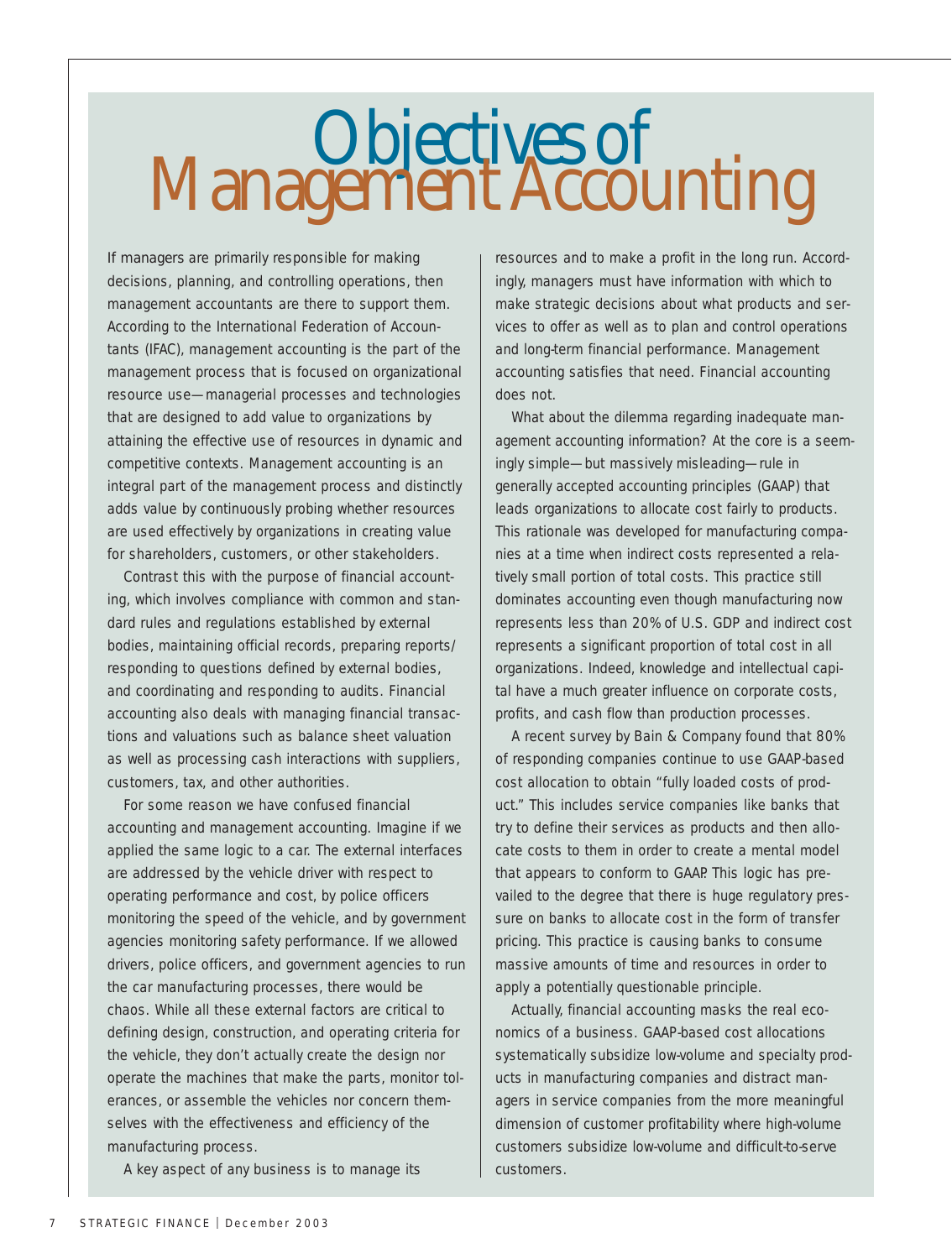#### Table 7: **Customer Profitability**

| <b>Layer/Description</b>           | <b>Customer A</b> | <b>Customer B</b> | <b>Customer C</b> | <b>Customer D</b> | <b>Customer E</b> | <b>Customer F</b> | <b>Other Group</b><br><b>Costs</b> | <b>Total</b> |
|------------------------------------|-------------------|-------------------|-------------------|-------------------|-------------------|-------------------|------------------------------------|--------------|
| Revenue                            | 500               | 180               | 350               | 400               | 530               | 140               |                                    | 2,100        |
| <b>Direct Material</b>             | 102               | 37                | 71                | 81                | 108               | 28                |                                    | 427          |
| <b>Direct Labor</b>                | 54                | 19                | 38                | 43                | 57                | 15                |                                    | 225          |
| Variable Indirect Cost             | 55                | 20                | 39                | 44                | 58                | 15                |                                    | 231          |
| 1a Marginal Contribution           | 290               | 104               | 203               | 232               | 307               | 81                |                                    | 1,217        |
|                                    |                   |                   |                   |                   |                   |                   |                                    |              |
| Cost of Equipment                  | 27                | 10                | 19                | 21                | 28                | $\overline{7}$    | 132                                | 244          |
| Imputed Interest on Capital        | $\overline{2}$    | $\mathbf{1}$      | $\overline{2}$    | $\overline{2}$    | 3                 | $\mathbf{1}$      | 15                                 | 25           |
| 1b Product Contribution            | 261               | 94                | 183               | 209               | 276               | 73                | $-147$                             | 948          |
|                                    |                   |                   |                   |                   |                   |                   |                                    |              |
| Distribution/Logistics             | 44                | 16                | 31                | 35                | 47                | 12                |                                    | 185          |
| Selling Expenses                   | 48                | 17                | 33                | 38                | 50                | 13                |                                    | 200          |
| <b>Customer Contribution</b><br>2  | 169               | 61                | 118               | 135               | 179               | 47                |                                    | 563          |
|                                    |                   |                   |                   |                   |                   |                   |                                    |              |
| <b>Fixed Costs</b>                 |                   |                   |                   |                   |                   |                   | 100                                | 100          |
| Marketing Expense                  |                   |                   |                   |                   |                   |                   | 47                                 | 47           |
| Research & Development             |                   |                   |                   |                   |                   |                   | 150                                | 150          |
| <b>Operating Contribution</b><br>3 |                   |                   |                   |                   |                   |                   | $-297$                             | 266          |
|                                    |                   |                   |                   |                   |                   |                   |                                    |              |
| Other Costs                        |                   |                   |                   |                   |                   |                   | 25                                 | 25           |
| <b>Net Contribution</b><br>4       |                   |                   |                   |                   |                   |                   | $-322$                             | 241          |
|                                    |                   |                   |                   |                   |                   |                   |                                    |              |

analyze indirect costs, including fixed costs in operations and support departments, in order to improve product and service cost/profitability analysis. This has become known as Prozesskostenrechnung. PK is used in the example in Table 7 to analyze customer-serving cost-center performance including sales, order processing, distribution, and customer service. Applying PK in this fashion lets managers calculate customer profitability in detail.

Applying PK in the context of GPK is a different proposition than has been considered practical for ABC elsewhere. GPK and PK are an integrated decisionsupport, budgeting, planning, and control system. In contrast, ABC has been implemented as a top-down cost allocation system using modelling-type software to develop information about historic periods. Budget applications of ABC are hard to find for a couple of reasons: (1) The cost-push logic doesn't require an understanding of quantitative factorial relationships between output and input, and (2) budgeting, variance analysis, and behavioral methodology hasn't been developed to accompany ABC implementation.

When GPK was introduced, all calculations were labor

intensive. Though computing support was limited, the planning and control attributes and contribution to measuring and managing the business were valuable enough to justify the cost. Over the last 10 years, enterprise resource planning (ERP) systems and online analytical processing (OLAP) tools have helped the application of GPK.

#### **SUSTAINABILITY**

It's evident that GPK has achieved what ABC largely has not, meaning German cost accounting systems have been sustained for a significant number of years. Perhaps the reasons for their long-term success are rooted in German culture and practices, yet there are other key aspects that play a part:

1. Disciplined design and methodology. GPK was developed by Plaut shortly after World War II, and a number of specialists in his employ developed standardized theory and implementation practice. Later, Kilger developed the theory to a high level of understanding. Many academics and practitioners have dedicated significant amounts of time to examining and refining a disciplined methodology.